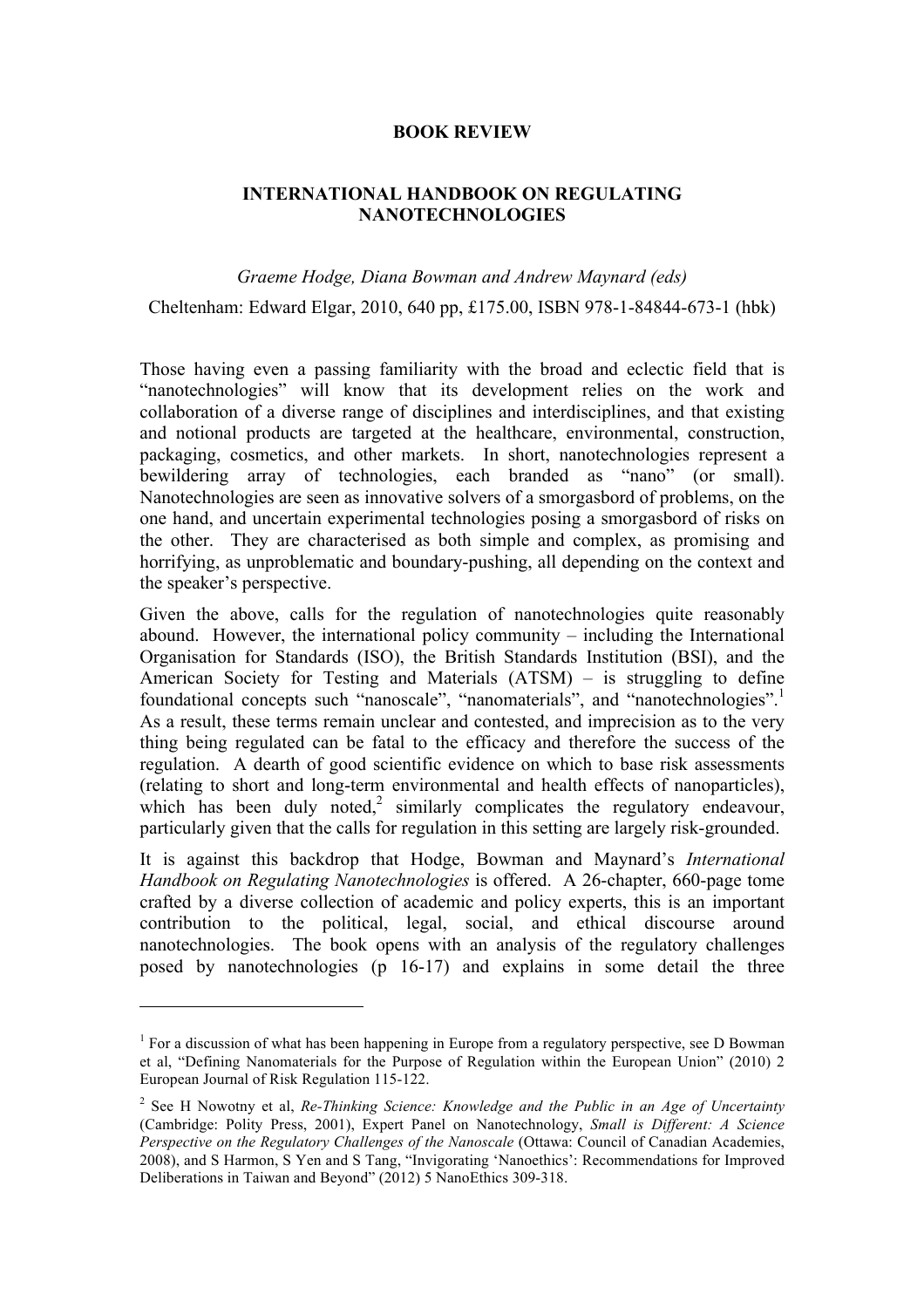"languages" that drive the discourses around these technologies, namely the technical language, the language of social phenomenon and the regulatory language, each of which often speak past each other. The subsequent chapters cover a dizzying collage of issues, including:

- the philosophy of techno-science and the changing approach to governance;
- the forging of, and disputes around, the story of nanotechnologies;
- approaches to regulation, including reliance on existing regimes and instruments (including intellectual property, medical devices, etc);
- the emphasis on, and concerns around, risk and safety, both human and environmental;
- the role of, and the need to coordinate, various interested bodies at different levels of governance (including Non-Governmental Organisations, licensing or certification agencies, and industry or corporate voluntary measures).

In Part III, some of these issues are explored in the context of case studies which focus on carbon nanotubes, the chemical industry, cosmetics, drugs and medical devices, foods, and materials. Many of these chapters highlight the fact that these technologies (and in some cases regulations) are being developed despite an absence of reliable data, not only on the effects of the science, but also on the efficacy of regulation. Combined, they offer a deep and detailed view of the debates unfolding around the regulation of nanotechnologies, the regulatory options being considered or applied, and some considerations for the future.

The *International Handbook on Regulating Nanotechnologies* is informative, insightful, and, at 26 chapters, fairly comprehensive, and it is recommended for anyone interested in the realm of regulation and regulating emerging technologies. Having said that, some shortcomings of the book are apparent. First, as noted elsewhere, $3$  an early exploration of the nano-based or nano-containing products already on the market would have helped to set the scene. Second, a more readily apparent assessment of, and conclusion on, the ability of regulatory agencies to cope with this technology might have been helpful – we are asking a lot of regulators at a time when regulatory institutions are being hollowed out and deskilled.<sup>4</sup> Third, one should be forewarned that, despite the use of largely accessible prose throughout, it is no easy read. It is dense, it is information-heavy, and it is critical, all of which make it an excellent resource, but a challenging text.

*Dr Shawn H E Harmon*

University of Edinburgh

 $\overline{a}$ 

<sup>&</sup>lt;sup>3</sup> See A George, "Review of International Handbook on Regulating Nanotechnologies" (2011) 29 Prometheus 319-324.

<sup>4</sup> Note the work of G Lomax, "Rejuvenated Federalism: State-Based Stem Cell Research Policy" in B Capps and A Campbell (eds.), *Contested Cells* (London: Imperial College Press, 2010) 359-375 in this regard.